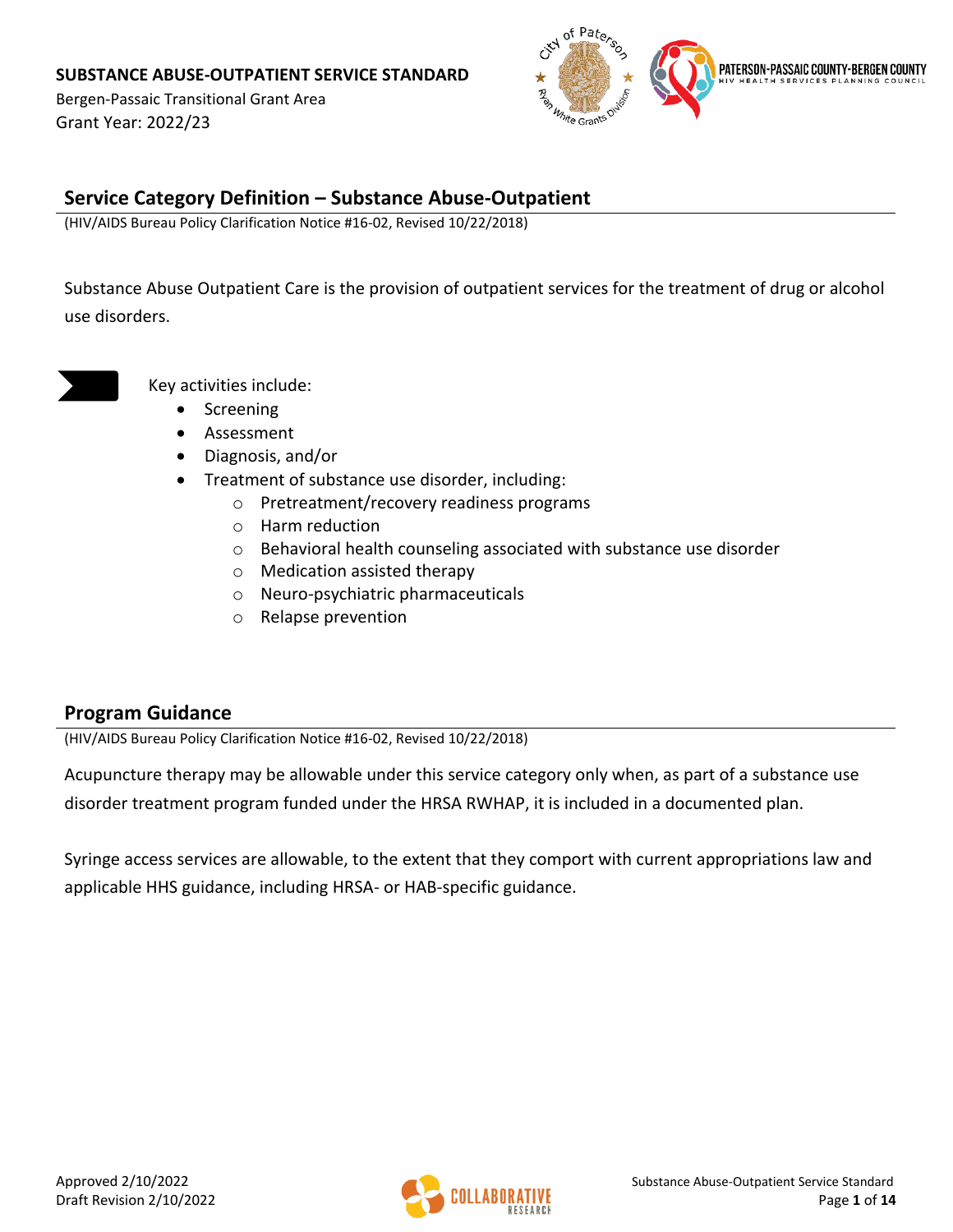

## **Ryan White HIV/AIDS Program Eligibility Requirements**

(HIV/AIDS Bureau Policy Clarification Notice #13-02, Revised 5/1/2019)

Person(s) seeking services in the Ryan White HIV/AIDS Program (RWHAP) must meet the following requirements for eligibility:



Grant Year: 2022/23

- Any person(s) with an HIV diagnosis or their legal guardian who lives in the City of Paterson, Passaic County, and/or Bergen County, New Jersey; **OR**
- A person designated as the individual's medical power of attorney (i.e., their court appointed representative or legal representative). *Proper documentation must be collected at initial determination and redetermination to verify guardianship or medical power of attorney. AND*
- Any individual with a household income that is at or below 500% of the federal poverty level; **AND**
- Any individual who is uninsured or underinsured.



Client eligibility must be certified annually and recertified at least every six months. The primary purpose of the RWHAP eligibility certification process is to ensure that an individual's residency, income, and insurance status continues to meet the Bergen-Passaic transitional grant area (TGA) eligibility requirements and to verify that the RWHAP is the payer of last resort. The eligibility recertification process includes checking for the availability of all other third-party payers. Subrecipients are also required to obtain documentation of CD4 and viral load laboratory results at each eligibility certification and recertification for all clients. Laboratory results must be recent and within 6-months of the eligibility determination date. Subrecipients are required to obtain documentation and maintain the results of the laboratory results in client chart and documented in eCOMPAS.

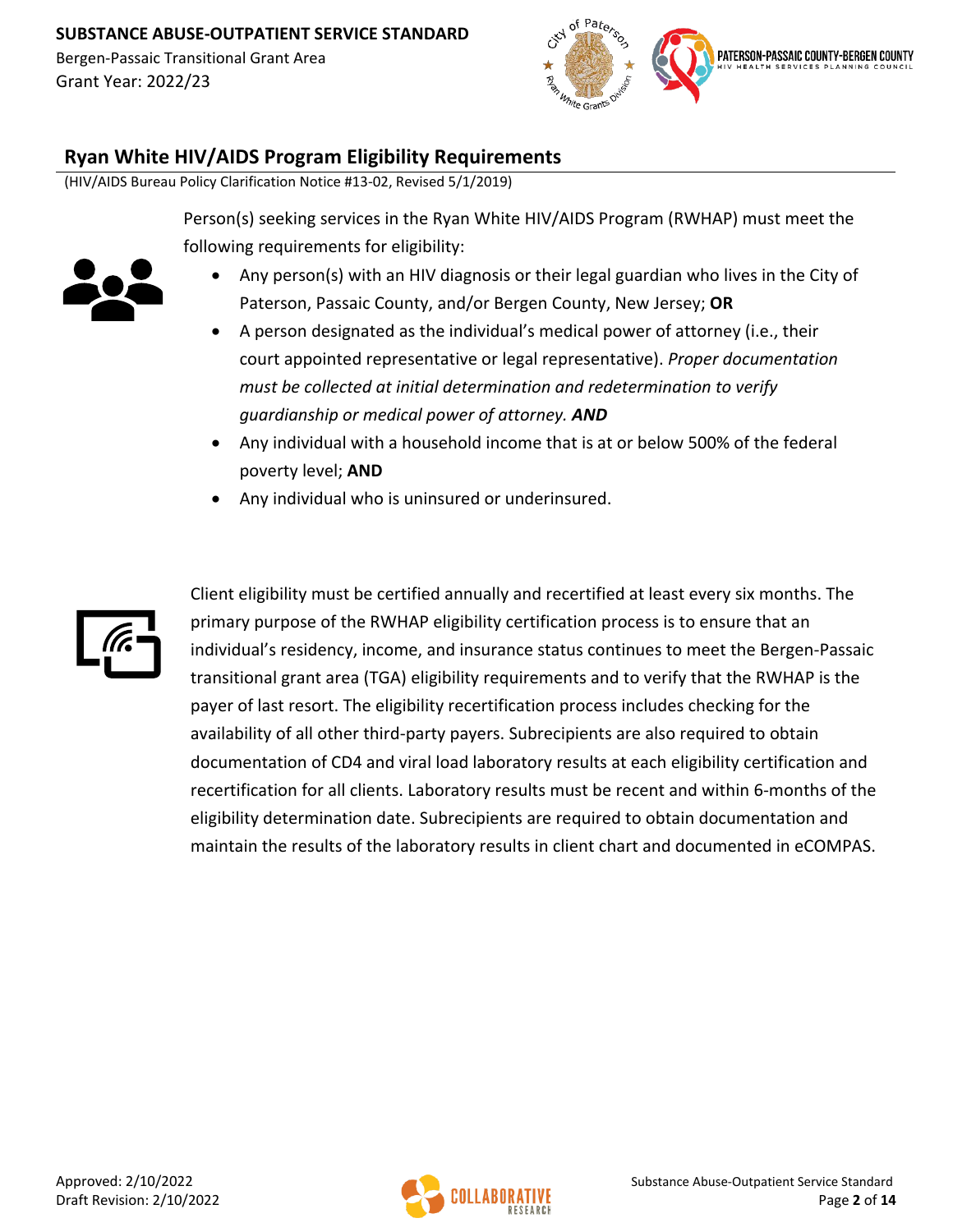Bergen-Passaic Transitional Grant Area Grant Year: 2022/23



# **Ryan White HIV/AIDS Program Eligibility Requirements**

(HIV/AIDS Bureau Policy Clarification Notice #13-02, Revised 5/1/2019)

| <b>RWHAP Required Documentation Table and Frequency</b> |                                                                                                                                                                                                                                                                                                                                                                                                                                                                                                                                                                                                                                                                                                                                                                                                                                                                                                                                                                |                                                                                                                                                       |  |  |  |
|---------------------------------------------------------|----------------------------------------------------------------------------------------------------------------------------------------------------------------------------------------------------------------------------------------------------------------------------------------------------------------------------------------------------------------------------------------------------------------------------------------------------------------------------------------------------------------------------------------------------------------------------------------------------------------------------------------------------------------------------------------------------------------------------------------------------------------------------------------------------------------------------------------------------------------------------------------------------------------------------------------------------------------|-------------------------------------------------------------------------------------------------------------------------------------------------------|--|--|--|
| <b>Eligibility Requirement</b>                          | <b>Initial Eligibility Determination &amp;</b><br>Once a Year/12 Month Period Recertification                                                                                                                                                                                                                                                                                                                                                                                                                                                                                                                                                                                                                                                                                                                                                                                                                                                                  | <b>Recertification</b><br>(minimum of every six months)                                                                                               |  |  |  |
| <b>HIV STATUS</b>                                       | Documentation required at initial eligibility determination.<br>This may include, but is not limited to:<br>A positive HIV Immunoassay (IA) test result from an initial<br>$\bullet$<br>antibody or combination antigen/antibody (Ag/Ab) test followed<br>by a positive (reactive) HIV-1/2 type-differentiating test<br>(Supplemental IA), qualitative Nucleic Acid Test (NAT)/Nucleic<br>Acid Amplification Test (NAAT), Western Blot or<br>Immunofluorescence Assay (IFA).<br>A positive qualitative HIV NAT (DNA or RNA) or HIV-1 p24<br>antigen test.<br>A detectable (quantitative) HIV viral load (undetectable viral<br>$\bullet$<br>load tests are NOT proof of HIV).<br>An HIV nucleotide sequence (genotype).<br>$\bullet$<br>Documentation required for once a year/12-month recertification.<br>No documentation required<br>(Proof of HIV status must remain in the client file for the entire time<br>the client is enrolled in RWHAP services.) | No documentation required<br>(Proof of HIV status must remain in the client file for<br>the entire time the client is enrolled in RWHAP<br>services.) |  |  |  |

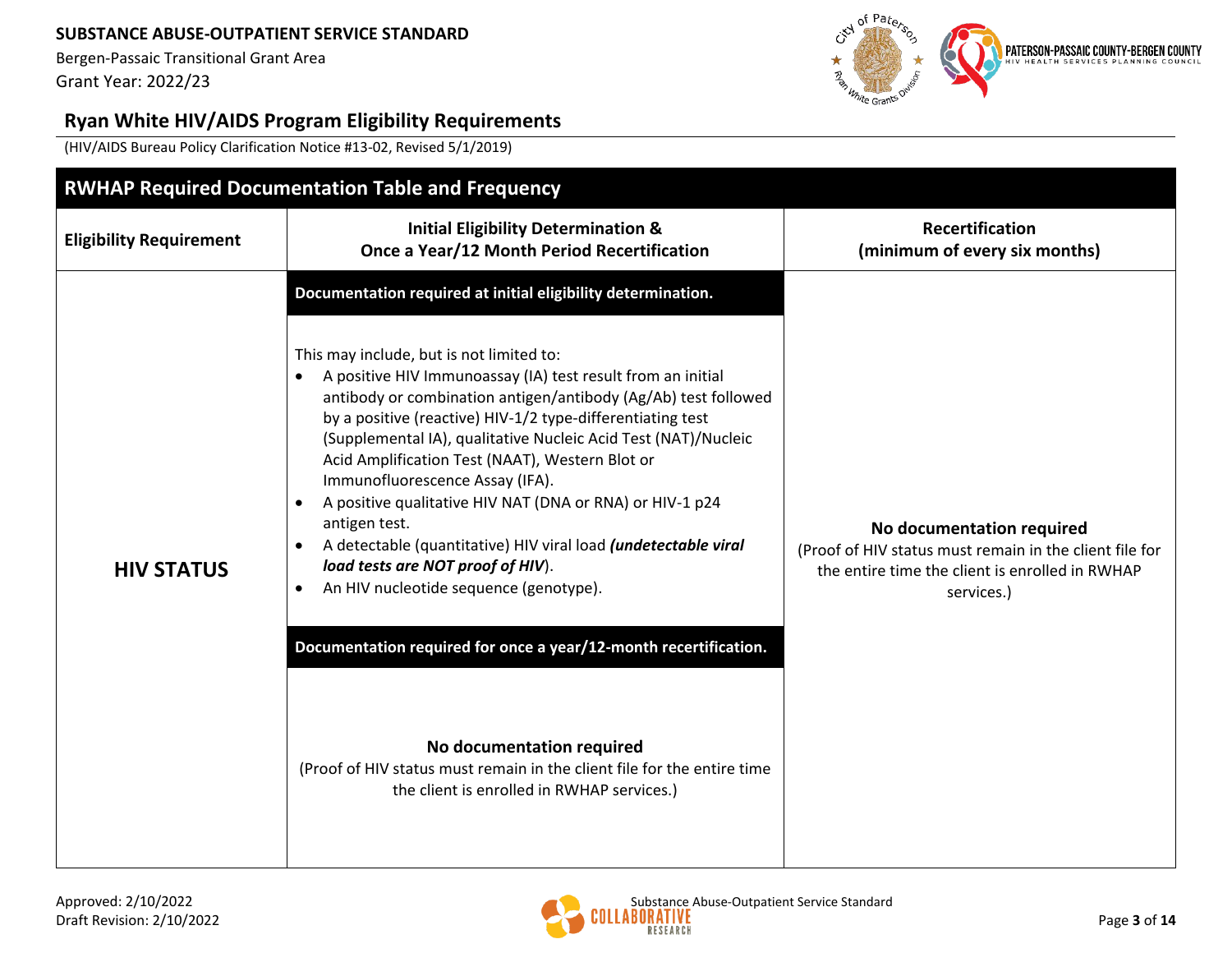

|                                   | Proof of household income: This includes income for the client, client's spouse if legally married, client's minor<br>child under the age of 18, any person claimed by the client as a dependent on a tax return, and any person that<br>has legal custody or other legal arrangements or guardianship of the client).<br>*** Income that is not counted includes grants, scholarships, fellowships, value of SNAP benefits, 401K if not<br>accessed, and any other non-accessible income, such as trust funds.<br>Documentation required at initial eligibility determination and for<br>once a year/12-month recertification. | Documentation required at eligibility recertification.                                                                                                                                                                            |
|-----------------------------------|---------------------------------------------------------------------------------------------------------------------------------------------------------------------------------------------------------------------------------------------------------------------------------------------------------------------------------------------------------------------------------------------------------------------------------------------------------------------------------------------------------------------------------------------------------------------------------------------------------------------------------|-----------------------------------------------------------------------------------------------------------------------------------------------------------------------------------------------------------------------------------|
| <b>HOUSEHOLD</b><br><b>INCOME</b> | This may include, but is not limited to:<br>Pay stubs (at least two), OR<br>$\bullet$<br>A signed and dated employer statement on company letterhead<br>$\bullet$<br>may be used. It must state the name of client, rate and<br>frequency of pay, a phone number, and whether the client is<br>currently receiving or is eligible to receive health benefits from<br>the employer, OR<br>IRS 1040 form or IRS W-2 from most recent year; OR<br>$\bullet$<br>IRS W-4 form.<br>$\bullet$                                                                                                                                          | This may include, but is not limited to:<br>Self-attestation of no change; OR<br>One of the approved documents listed in the<br>Initial Eligibility Determination & Once a Year/12<br>Month Period Recertification (on the left). |
|                                   | For clients declaring no income.                                                                                                                                                                                                                                                                                                                                                                                                                                                                                                                                                                                                |                                                                                                                                                                                                                                   |
|                                   | At least one of the following is required:<br>A statement provided as to how the client receives food, clothing, and shelter (also known as a letter of support).<br>$\bullet$<br>A recent Summary Earnings Query (SEQY) printout, or Work and Gain Economic Self Sufficiency (WAGES) printout or an<br>$\bullet$<br>income tax return from the previous year.<br>Federal Insurance Contributions Act (FICA) to establish prior work year income.<br>$\bullet$                                                                                                                                                                  |                                                                                                                                                                                                                                   |

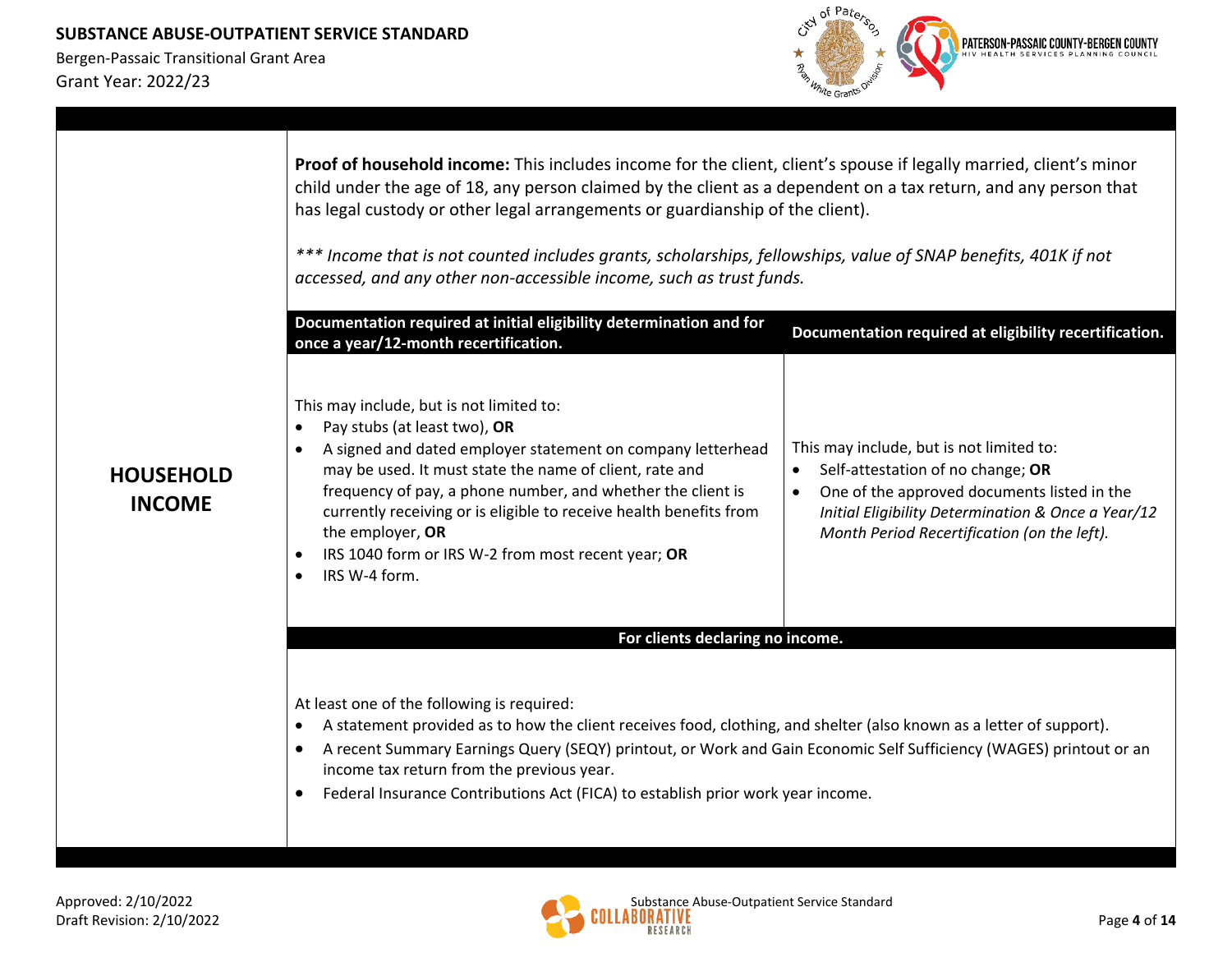

|                                   | Documentation required at initial eligibility determination and for<br>once a year/12-month recertification.                                                                                                                                                                                                                                                                                                                                                                                                                                                                                                                                                                                                                                                                                                                                                                                                                                                                                                               | Documentation required at eligibility recertification.                                                                                                                                                                                                                                       |
|-----------------------------------|----------------------------------------------------------------------------------------------------------------------------------------------------------------------------------------------------------------------------------------------------------------------------------------------------------------------------------------------------------------------------------------------------------------------------------------------------------------------------------------------------------------------------------------------------------------------------------------------------------------------------------------------------------------------------------------------------------------------------------------------------------------------------------------------------------------------------------------------------------------------------------------------------------------------------------------------------------------------------------------------------------------------------|----------------------------------------------------------------------------------------------------------------------------------------------------------------------------------------------------------------------------------------------------------------------------------------------|
| <b>RESIDENCY</b>                  | This may include, but is not limited to:<br>• Current New Jersey or local photo identification (includes NJ<br>driver's license); OR<br>Utility bill with client name and street address; OR<br>$\bullet$<br>Housing, rental, or mortgage agreement with client's name and<br>street address; OR<br>Recent school records with client's name and street address; OR<br>$\bullet$<br>Bank statement with client's name and street address; OR<br>$\bullet$<br>Letter from person with whom the client resides; OR<br>$\bullet$<br>Property tax receipt or W-2 form for previous year with client's<br>$\bullet$<br>name and street address; OR<br>Unemployment document with client's name and street<br>$\bullet$<br>address; OR<br>Current voter registration card with client's name and street<br>$\bullet$<br>address; OR<br>Official correspondence (postmarked in last three months) with<br>client's name and street address; OR<br>Prison records (if recently released) with client's name and<br>street address. | This may include, but is not limited to:<br>Self-attestation of no change, OR<br>If client has moved, proof of residency is<br>required. One of the approved documents listed<br>in the Initial Eligibility Determination & Once a<br>Year/12 Month Period Recertification (on the<br>left). |
|                                   | For clients declaring homeless status or living in a shelter.                                                                                                                                                                                                                                                                                                                                                                                                                                                                                                                                                                                                                                                                                                                                                                                                                                                                                                                                                              |                                                                                                                                                                                                                                                                                              |
|                                   | At least one of the following is required:<br>A statement from the shelter in which the client resides or visits; OR<br>$\bullet$<br>A written statement of the client describing living circumstances and a physical observation of location of residence by<br>eligibility staff eligibility staff signed and dated by the client and eligibility staff; OR<br>A statement from a social service agency attesting to the homeless status of the client.                                                                                                                                                                                                                                                                                                                                                                                                                                                                                                                                                                  |                                                                                                                                                                                                                                                                                              |
| <b>INSURANCE</b><br><b>STATUS</b> | Subrecipient must verify if the client is eligible for or is enrolled in health care coverage programs. Obtain<br>documentation of insurance status maintain status in client chart and documented in eCOMPAS. This includes<br>Medicaid, Medicare, and employer-based health insurance programs.                                                                                                                                                                                                                                                                                                                                                                                                                                                                                                                                                                                                                                                                                                                          |                                                                                                                                                                                                                                                                                              |
|                                   | Documentation required at initial eligibility determination<br>and for once a year/12-month recertification.                                                                                                                                                                                                                                                                                                                                                                                                                                                                                                                                                                                                                                                                                                                                                                                                                                                                                                               | Documentation required at eligibility recertification.                                                                                                                                                                                                                                       |

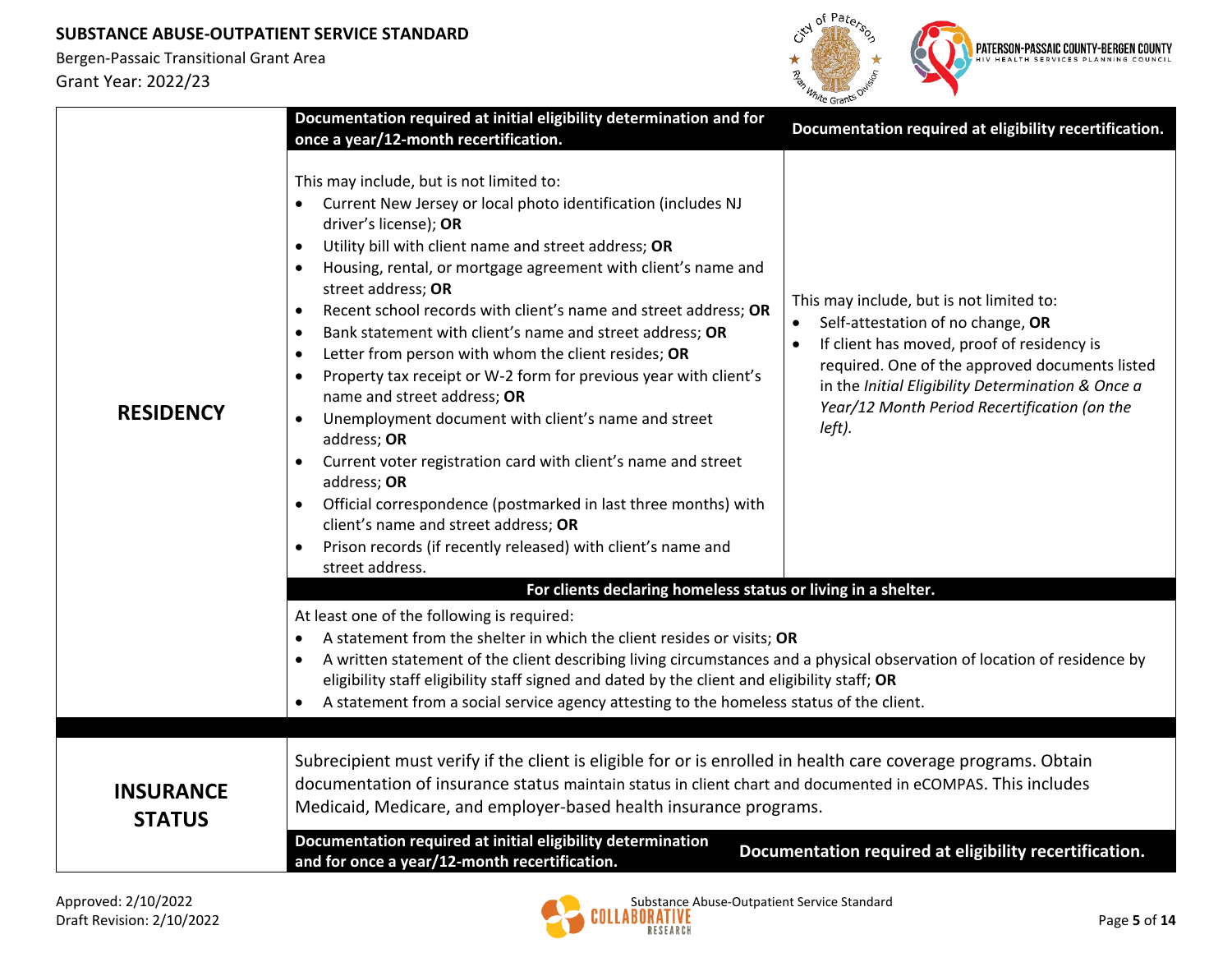

|                                           | <b>Clients with Insurance:</b><br>Obtain a copy of the insurance card (front and back) to<br>$\bullet$<br>be maintained in client chart and documented in<br>eCOMPAS.<br><b>Clients without Insurance:</b><br>Document steps taken to ensure insurance is not<br>available; AND<br>Document steps taken to screen client for Medicaid<br>benefits; OR<br>Documentation of Medicaid denial; OR<br>$\bullet$<br>If the client is employed but without insurance, the client<br>$\bullet$<br>will need to provide proof that they have no access to<br>insurance from their employer (Letter from employer; or<br>Personnel handbook that describes benefits). | This may include, but is not limited to:<br>Self-attestation of no change; OR<br>$\bullet$<br>If the client has lost insurance coverage:<br>$\bullet$<br>Document steps taken to ensure insurance is not<br>available (e.g. Cobra); AND<br>Document steps taken to screen client for<br>Medicaid benefits; OR<br>Documentation of Medicaid Denial.<br>If the client has gained insurance coverage, obtain a<br>$\bullet$<br>copy of the insurance card (front and back) to be<br>maintained in client chart and documented in eCOMPAS. |
|-------------------------------------------|-------------------------------------------------------------------------------------------------------------------------------------------------------------------------------------------------------------------------------------------------------------------------------------------------------------------------------------------------------------------------------------------------------------------------------------------------------------------------------------------------------------------------------------------------------------------------------------------------------------------------------------------------------------|----------------------------------------------------------------------------------------------------------------------------------------------------------------------------------------------------------------------------------------------------------------------------------------------------------------------------------------------------------------------------------------------------------------------------------------------------------------------------------------------------------------------------------------|
|                                           | to be maintained in client chart and documented in eCOMPAS.<br>Documentation required at initial eligibility determination<br>and for once a year/12-month recertification.                                                                                                                                                                                                                                                                                                                                                                                                                                                                                 | Subrecipient must obtain documentation of most recent CD4/Viral Load laboratory results at least every 6-months<br>Documentation required at eligibility recertification.                                                                                                                                                                                                                                                                                                                                                              |
| <b>CD4 / VIRAL LOAD</b><br><b>RESULTS</b> | This may include, but is not limited to:<br>Obtain documentation of most recent CD4/Viral Load<br>laboratory results (within 6-months of eligibility<br>certification date).                                                                                                                                                                                                                                                                                                                                                                                                                                                                                | This may include, but is not limited to:                                                                                                                                                                                                                                                                                                                                                                                                                                                                                               |
|                                           | For clients who are newly diagnosed.                                                                                                                                                                                                                                                                                                                                                                                                                                                                                                                                                                                                                        | Obtain documentation of most recent CD4/Viral Load<br>$\bullet$                                                                                                                                                                                                                                                                                                                                                                                                                                                                        |
|                                           | Subrecipient is responsible for:<br>Obtaining documentation of CD4/Viral Load laboratory<br>$\bullet$<br>test results within 90 days of initial eligibility<br>determination. Documentation of most recent CD4/Viral<br>Load laboratory results to be maintained in client chart<br>and documented in eCOMPASS.                                                                                                                                                                                                                                                                                                                                             | laboratory results (within 6-months of eligibility<br>recertification date).                                                                                                                                                                                                                                                                                                                                                                                                                                                           |

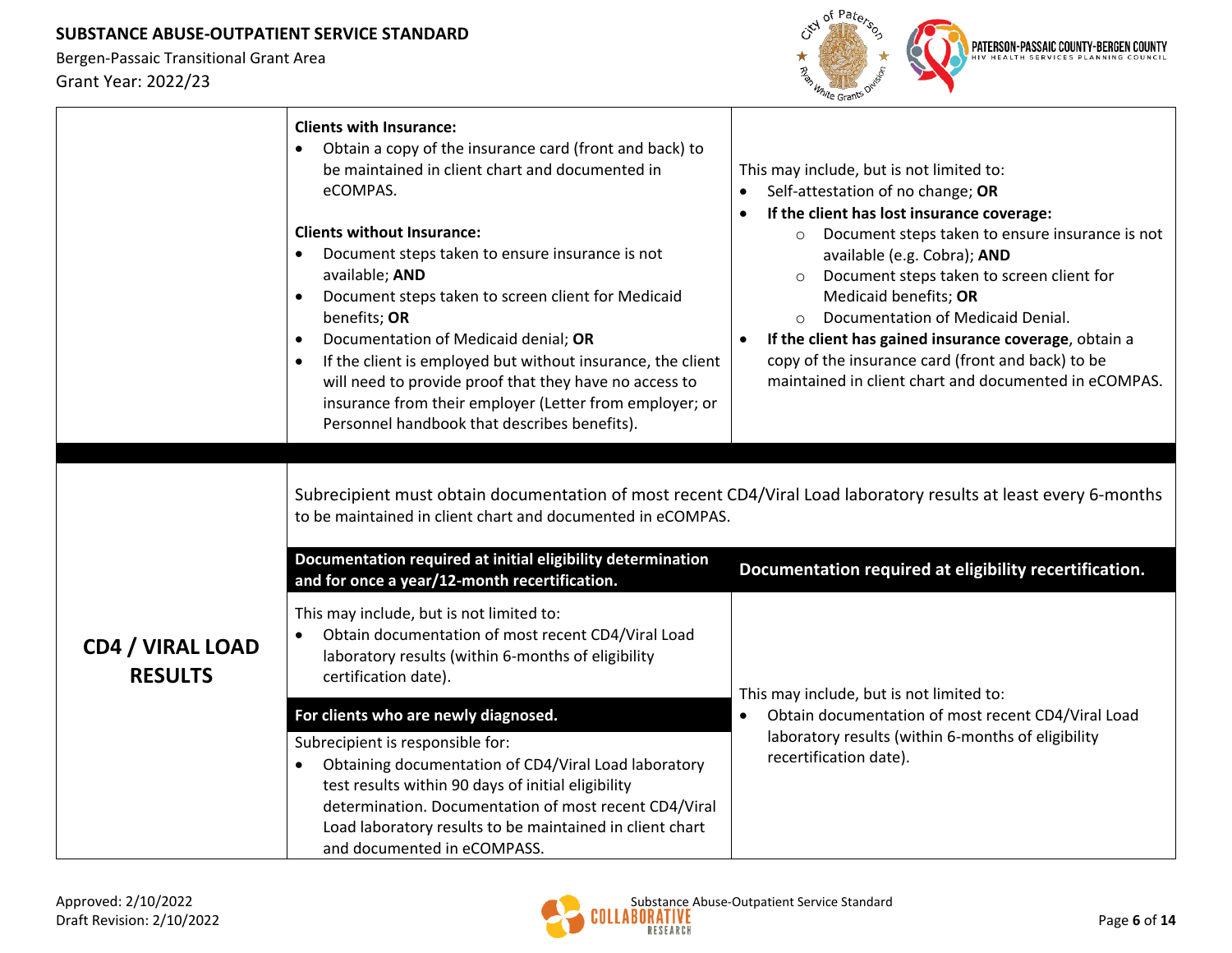

# **Personnel Qualifications**

Substance Abuse-Outpatient services will be provided by staff who meet the minimum requirements and qualifications listed in this section.

- 1. A Bachelor's degree from an accredited college or university; **OR**
- 2. An Associate degree from an accredited college, with at least two-years of experience working with HIV diagnosed populations, chronic illness populations, or underserved populations; **OR**
- 3. A high school (HS) diploma or General Education Diploma (GED) with at least four-years of experience working with HIV diagnosed populations, chronic illness populations, or underserved populations

All Substance Abuse-Outpatient staff must complete yearly, a minimum training regimen that includes at least 8 continuing education units or **continuing education hours**(CEUs, CEHs). CEUs/CEHs may include, but

are not limited to, the following areas:

- 1. HIV case management standards; **AND/OR**
- 2. AIDS Drug Assistance Program requirements; **AND/OR**
- 3. Health Insurance Premium and Cost Sharing Assistance programs; **AND/OR**
- 4. HIV disease processes, treatment, testing, legal ramifications to include confidentiality, counseling/referral and prevention, and ethics (Such as Fundamentals of HIV/HCV Counseling and Testing Training); **AND/OR**
- 5. Cultural competency training; **AND/OR**
- 6. Medicaid, Medicare, and Marketplace training/updates; **AND/OR**
- 7. Health education, risk-reduction, and harm reduction; **AND/OR**
- 8. STI prevention strategies, pre-exposure prophylaxis (PrEP), and post-exposure prophylaxis (PEP); **AND/OR**
- 9. Access to and knowledge of all RWHAP core and support services; **AND/OR**
- 10. Access to and knowledge of non-RWHAP funded services that ensures that the RWHAP remains the payer of last resort

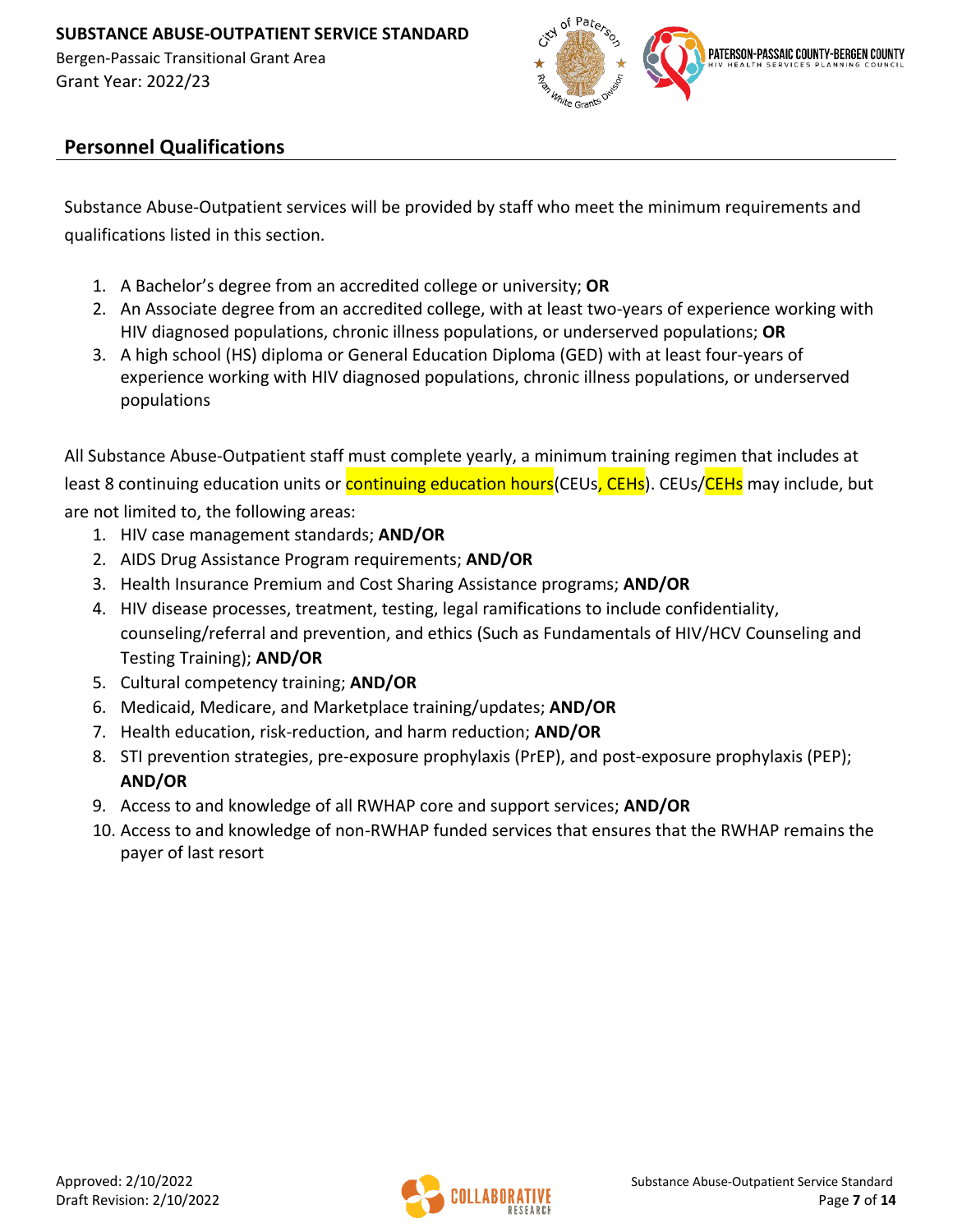Bergen-Passaic Transitional Grant Area Grant Year: 2022/23



### **Quality Management Outcomes and Quality Assurance Measures**

(HIV/AIDS Bureau Policy Clarification Notice #15-02, Updated 11/30/2018)

In addition to the system-wide Service Standards applicable to all RWHAP Part A and Minority AIDS Initiative (MAI)-funded subrecipients, the following program specific Service Standards apply to substance abuse-outpatient subrecipients. These Service Standards are an essential component of the Bergen-Passaic Quality Management program to inform the on-going monitoring and evaluation of RWHAP Part A and MAIfunded substance abuse out-patient subrecipients by the City of Paterson Ryan White Grants Division Office (Recipient). Full compliance with these Service Standard is expected for RWHAP Part A funded subrecipients that have contracts with the City of Paterson, Ryan White Grants Division.

| HRSA/HAB Performance Measure: HIV Viral Load Suppression (NQF#: 2082)                                                                                                                |                                                                                                                                                                                                                                                                                                                                                   |                                                                                                                                                                                                                                                                                                                        |                                                                                                                 |      |
|--------------------------------------------------------------------------------------------------------------------------------------------------------------------------------------|---------------------------------------------------------------------------------------------------------------------------------------------------------------------------------------------------------------------------------------------------------------------------------------------------------------------------------------------------|------------------------------------------------------------------------------------------------------------------------------------------------------------------------------------------------------------------------------------------------------------------------------------------------------------------------|-----------------------------------------------------------------------------------------------------------------|------|
| <b>Performance Measure/ Description</b>                                                                                                                                              | <b>Numerator</b>                                                                                                                                                                                                                                                                                                                                  | <b>Data Element</b>                                                                                                                                                                                                                                                                                                    | <b>Exclusions</b>                                                                                               | Goal |
| Percentage of clients, regardless of age,<br>with a diagnosis of HIV with a HIV viral<br>load less than 200 copies/ml at last HIV<br>viral load test during the measurement<br>year. | Number of clients in the<br>denominator with a HIV viral<br>load less than 200 copies/ml<br>at last HIV viral load test<br>during the measurement<br>year.<br><b>Denominator</b><br>Number clients, regardless of<br>age, with a diagnosis of HIV<br>who had at least one-<br>substance abuse-outpatient<br>encounter in the<br>measurement year. | Does the client, regardless of age,<br>1.<br>have a diagnosis of HIV? (Y/N)<br>a. If yes, did the client have a<br>substance abuse-outpatient<br>encounter in the measurement<br>year? $(Y/N)$<br>i. If yes, did the client have a HIV<br>viral load test with a result<br><200 copies/mL at the last<br>test? $(Y/N)$ | <b>NONE</b>                                                                                                     | 90%  |
| HRSA/HAB Performance Measure: HIV Medical Visit Frequency (NQF#: 2079)                                                                                                               |                                                                                                                                                                                                                                                                                                                                                   |                                                                                                                                                                                                                                                                                                                        |                                                                                                                 |      |
| <b>Performance Measure/ Description</b>                                                                                                                                              | <b>Numerator</b>                                                                                                                                                                                                                                                                                                                                  | <b>Data Element</b>                                                                                                                                                                                                                                                                                                    | <b>Exclusions</b>                                                                                               | Goal |
| Percentage of clients, regardless of age,<br>with a diagnosis of HIV who had at least<br>one medical visit in each 6-month period<br>of the 24-month measurement period              | Number of clients who had<br>at least one medical visit in<br>each 6-month period of the<br>24-month measurement<br>period with a minimum of 60<br>days between medical visits.                                                                                                                                                                   | Does the client, regardless of age,<br>1.<br>have a diagnosis of HIV? (Y/N)<br>a. If yes, did the client have a<br>substance abuse-outpatient<br>encounter in the measurement<br>year? (Y/N)                                                                                                                           | Client(s) who were<br>not enrolled in<br><b>Substance Abuse-</b><br>Outpatient for a<br>continuous 24-<br>month | 90%  |

Approved: 2/10/2022 Approved: 2/10/2022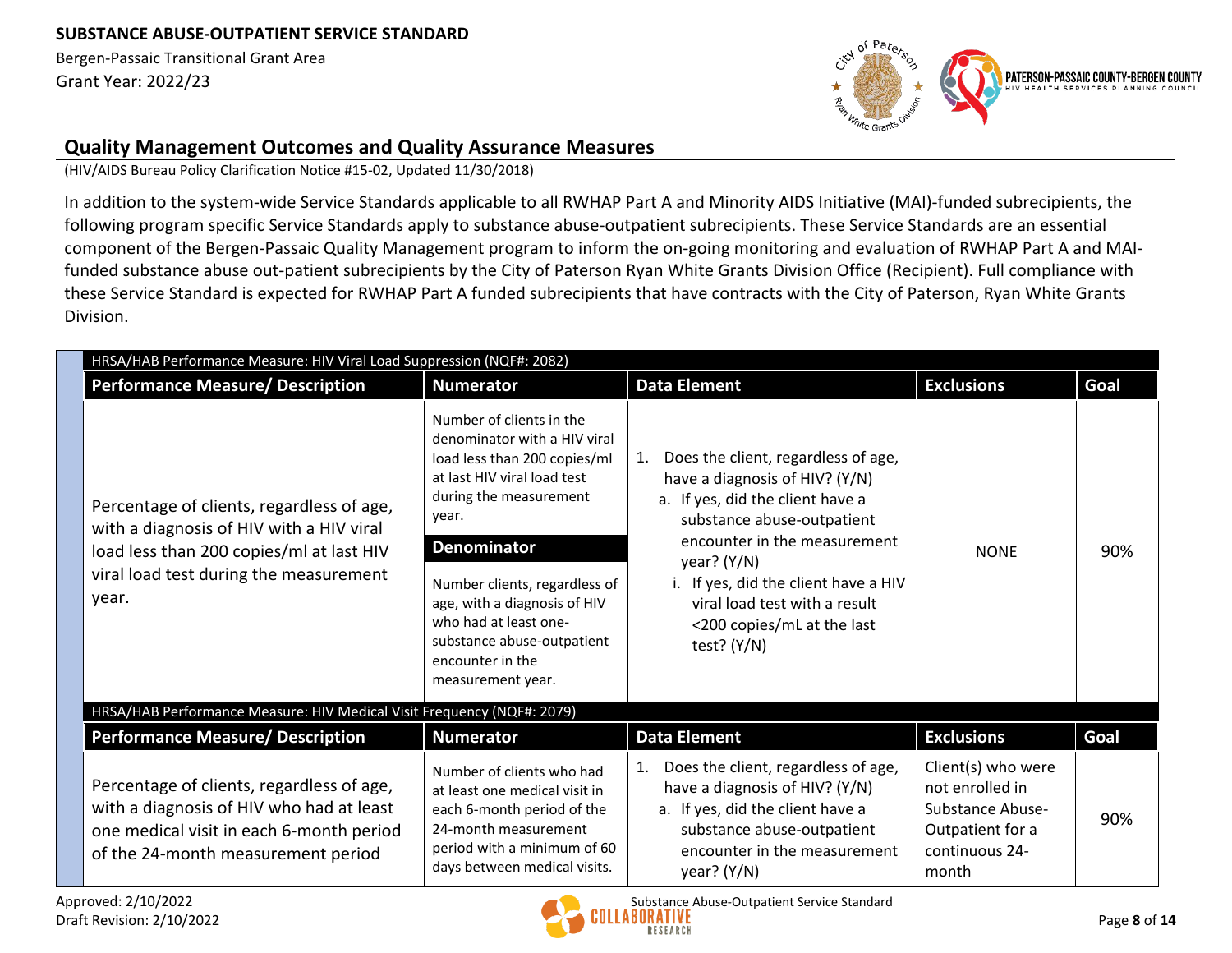

|                                                                                                                                                                                                                              |                                                                                                                                                                                                                                                                                                  | <sup>n</sup> ite Grant <sup>S</sup>                                                                                                                                                                                                                                                                                      |                                                                                                                                           |      |
|------------------------------------------------------------------------------------------------------------------------------------------------------------------------------------------------------------------------------|--------------------------------------------------------------------------------------------------------------------------------------------------------------------------------------------------------------------------------------------------------------------------------------------------|--------------------------------------------------------------------------------------------------------------------------------------------------------------------------------------------------------------------------------------------------------------------------------------------------------------------------|-------------------------------------------------------------------------------------------------------------------------------------------|------|
| with a minimum of 60 days between<br>medical visits.                                                                                                                                                                         | <b>Denominator</b><br>Number clients, regardless of<br>age, with a diagnosis of HIV<br>who had at least one-<br>substance abuse-outpatient<br>encounter in the<br>measurement year.                                                                                                              | i. If yes, did the client have at<br>least one medical visit in each<br>6-month period of the 24-<br>month measurement period<br>with a minimum of 60 days<br>between medical visits? (Y/N)                                                                                                                              | measurement<br>period.                                                                                                                    |      |
| HRSA/HAB Performance Measure: Gap in HIV Medical Visits (NQF#: 2079)                                                                                                                                                         |                                                                                                                                                                                                                                                                                                  |                                                                                                                                                                                                                                                                                                                          |                                                                                                                                           |      |
| <b>Performance Measure/ Description</b>                                                                                                                                                                                      | <b>Numerator</b>                                                                                                                                                                                                                                                                                 | <b>Data Element</b>                                                                                                                                                                                                                                                                                                      | <b>Exclusions</b>                                                                                                                         | Goal |
| Percentage of clients, regardless of age,<br>with a diagnosis of HIV who did not have a<br>medical visit in the last 6 months of the<br>measurement year.                                                                    | Number of clients who did<br>not have a medical visit in<br>the last 6 months of the<br>measurement year.<br><b>Denominator</b><br>Number clients, regardless of<br>age, with a diagnosis of HIV<br>who had at least one-<br>substance abuse-outpatient<br>encounter in the<br>measurement year. | Does the client, regardless of age,<br>1.<br>have a diagnosis of HIV? (Y/N)<br>a. If yes, did the client have a<br>substance abuse-outpatient<br>encounter in the measurement<br>year? $(Y/N)$<br>i. If yes, did the client have at<br>least one medical visit in the<br>last 6 months of the<br>measurement year? (Y/N) | Client(s) who were<br>not enrolled in<br><b>Substance Abuse-</b><br>Outpatient for a<br>continuous 12-<br>month<br>measurement<br>period. | 90%  |
| HRSA/HAB National Program Monitoring Standards for RWHAP Part A: Section B: Core Services                                                                                                                                    |                                                                                                                                                                                                                                                                                                  |                                                                                                                                                                                                                                                                                                                          |                                                                                                                                           |      |
| <b>Performance Measure/ Description</b>                                                                                                                                                                                      | <b>Numerator</b>                                                                                                                                                                                                                                                                                 | <b>Data Element</b>                                                                                                                                                                                                                                                                                                      | <b>Exclusions</b>                                                                                                                         | Goal |
| Percentage of subrecipient substance<br>abuse-outpatient staff who met the<br>minimum requirements and qualifications<br>listed in personnel qualification section of<br>the substance abuse-outpatient service<br>standard. | Number of subrecipient staff<br>in the denominator who met<br>the minimum requirements<br>and qualifications listed in<br>personnel qualification<br>section of the substance<br>abuse-outpatient service<br>standard in the<br>measurement year.<br><b>Denominator</b>                          | Is the SA staff listed on the<br>1.<br>Subrecipient budget or budget<br>modification during the<br>measurement year? (Y/N)<br>i. If yes, did A staff meet the<br>minimum qualifications listed<br>in personnel qualification<br>section of the substance                                                                 | <b>NONE</b>                                                                                                                               | 100% |

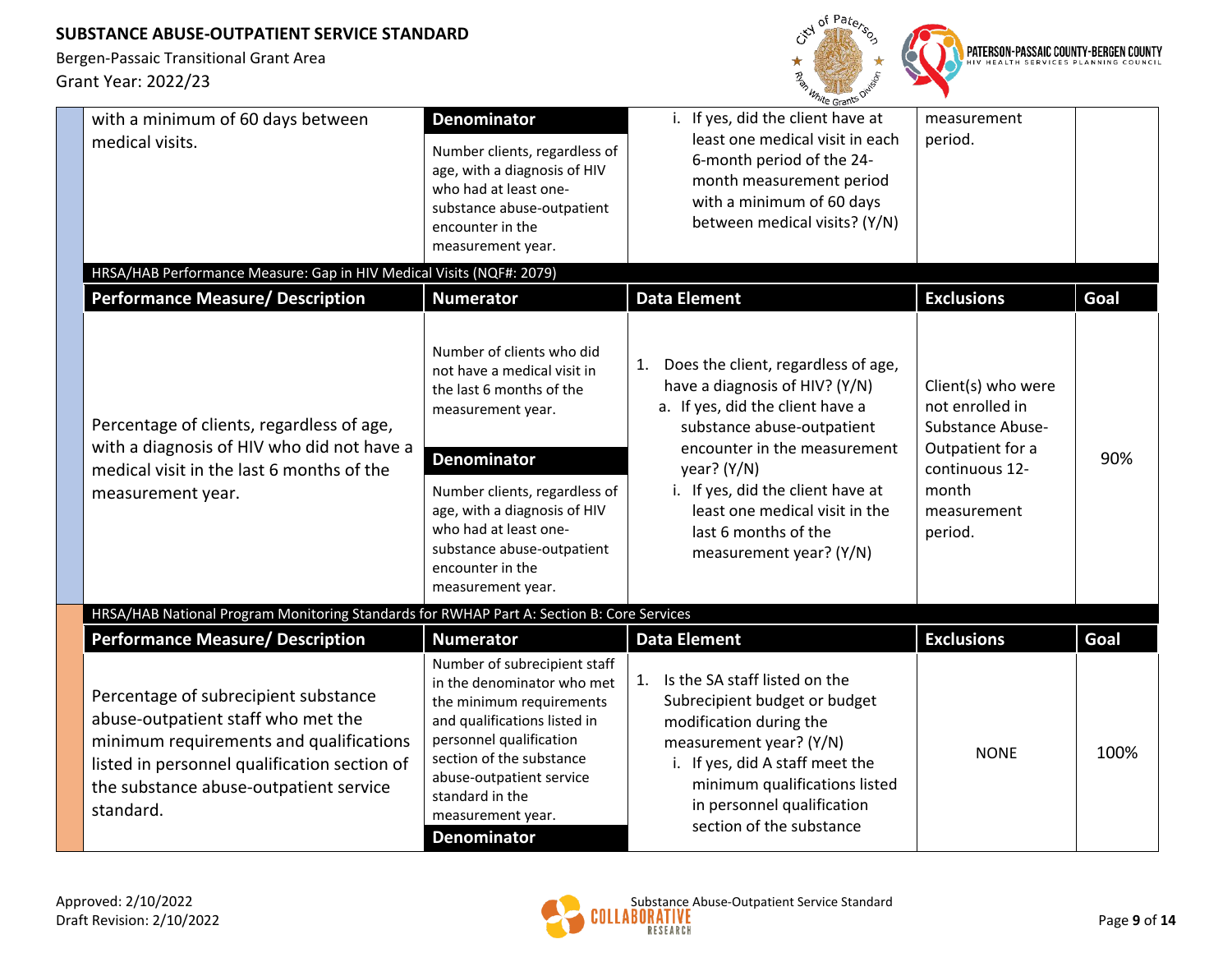Bergen-Passaic Transitional Grant Area Grant Year: 2022/23



PATERSON-PASSAIC COUNTY-BERGEN COUNTY

| HRSA/HAB National Program Monitoring Standards for RWHAP Part A: Section B: Core Services                                                                                                      | Number of subrecipient staff<br>listed on the RWHAP Part A<br>and MAI budget for the<br>measurement year.                                                                                                                                                                                                                                                                      | re Granu<br>abuse-outpatient service<br>standard? (Y/N)                                                                                                                                                                                                                                                                                                                                                     |                   |      |
|------------------------------------------------------------------------------------------------------------------------------------------------------------------------------------------------|--------------------------------------------------------------------------------------------------------------------------------------------------------------------------------------------------------------------------------------------------------------------------------------------------------------------------------------------------------------------------------|-------------------------------------------------------------------------------------------------------------------------------------------------------------------------------------------------------------------------------------------------------------------------------------------------------------------------------------------------------------------------------------------------------------|-------------------|------|
| <b>Performance Measure/ Description</b>                                                                                                                                                        | <b>Numerator</b>                                                                                                                                                                                                                                                                                                                                                               | <b>Data Element</b>                                                                                                                                                                                                                                                                                                                                                                                         | <b>Exclusions</b> | Goal |
| Percentage of clients receiving substance<br>abuse-outpatient services that have a<br>detailed treatment plan that includes the<br>quantity, frequency, and modality of<br>treatment provided. | Number of clients in the<br>denominator with detailed<br>treatment plan that includes<br>quantity, frequency, and<br>modality of treatment<br>provided<br><b>Denominator</b><br>Number of substance abuse-<br>outpatient clients, regardless<br>of age, with a diagnosis of<br>HIV who had at least one<br>substance abuse-outpatient<br>encounter in the<br>measurement year. | 1. Does the patient, regardless of<br>age, have a diagnosis of HIV?<br>(Y/N)<br>a. If yes, did the client have a<br>substance abuse-outpatient<br>encounter in the measurement<br>year? (Y/N)<br>i. If yes, is there a detailed<br>treatment plan documented in<br>client file? (Y/N)<br>ii. If yes, does the documentation<br>include quantity, frequency,<br>and modality of treatment<br>provided? (Y/N) | <b>NONE</b>       | 90%  |
| HRSA/HAB National Program Monitoring Standards for RWHAP Part A: Section B: Core Services                                                                                                      |                                                                                                                                                                                                                                                                                                                                                                                |                                                                                                                                                                                                                                                                                                                                                                                                             |                   |      |
| <b>Performance Measure/ Description</b>                                                                                                                                                        | <b>Numerator</b>                                                                                                                                                                                                                                                                                                                                                               | <b>Data Element</b>                                                                                                                                                                                                                                                                                                                                                                                         | <b>Exclusions</b> | Goal |
| Percentage of clients receiving substance<br>abuse-outpatient services have a detailed<br>treatment plan that includes the date<br>treatment begins and ends.                                  | Number of clients in the<br>denominator with detailed<br>treatment plan that includes<br>the treatment start and end<br>dates<br><b>Denominator</b>                                                                                                                                                                                                                            | Does the client, regardless of age,<br>1.<br>have a diagnosis of HIV? (Y/N)<br>a. If yes, did the client have a<br>substance abuse-outpatient<br>encounter in the measurement<br>year? (Y/N)                                                                                                                                                                                                                | <b>NONE</b>       | 90%  |

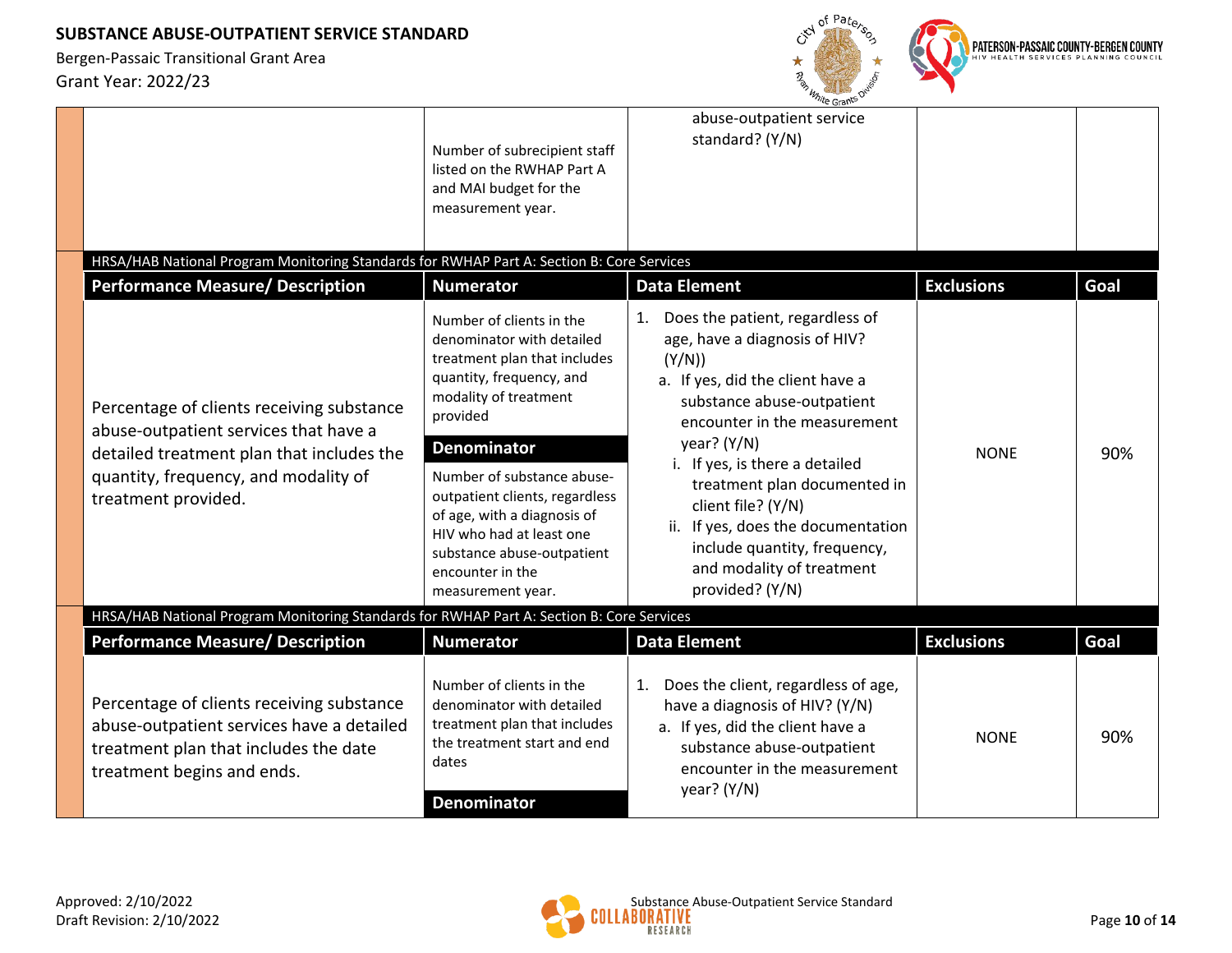

|                                                                                                                                                                                                                                           | Number of mental health<br>clients, regardless of age,                                                                                                                                                                  | i. If yes, is there a detailed<br>treatment plan documented in<br>client file? (Y/N)                                                                                                                    |                   |      |
|-------------------------------------------------------------------------------------------------------------------------------------------------------------------------------------------------------------------------------------------|-------------------------------------------------------------------------------------------------------------------------------------------------------------------------------------------------------------------------|---------------------------------------------------------------------------------------------------------------------------------------------------------------------------------------------------------|-------------------|------|
|                                                                                                                                                                                                                                           | with a diagnosis of HIV who<br>had at least one substance<br>abuse-outpatient encounter<br>in the measurement year.                                                                                                     | ii. If yes, does the documentation<br>include the dates treatment<br>begins and ends? (Y/N)                                                                                                             |                   |      |
| HRSA/HAB National Program Monitoring Standards for RWHAP Part A: Section B: Core Services                                                                                                                                                 |                                                                                                                                                                                                                         |                                                                                                                                                                                                         |                   |      |
| <b>Performance Measure/ Description</b>                                                                                                                                                                                                   | <b>Numerator</b>                                                                                                                                                                                                        | <b>Data Element</b>                                                                                                                                                                                     | <b>Exclusions</b> | Goal |
| Percentage of clients receiving substance<br>abuse-outpatient services have a detailed                                                                                                                                                    | Number of clients in the<br>denominator with detailed<br>treatment plan that includes<br>regular monitoring and<br>assessment of client progress                                                                        | Does the client, regardless of age,<br>1.<br>have a diagnosis of HIV? (Y/N)<br>a. If yes, did the client have a<br>substance abuse-outpatient<br>encounter in the measurement<br>year? (Y/N)            |                   |      |
| treatment plan that includes regular<br>monitoring and assessment of client<br>progress                                                                                                                                                   | <b>Denominator</b><br>Number of mental health<br>clients, regardless of age,<br>with a diagnosis of HIV who<br>had at least one substance<br>abuse-outpatient encounter<br>in the measurement year.                     | i. If yes, is there a detailed<br>treatment plan documented in<br>client file? (Y/N)<br>ii. If yes, does the documentation<br>include regular monitoring and<br>assessment of client progress?<br>(Y/N) | <b>NONE</b>       | 90%  |
| HRSA/HAB National Program Monitoring Standards for RWHAP Part A: Section B: Core Services                                                                                                                                                 |                                                                                                                                                                                                                         |                                                                                                                                                                                                         |                   |      |
| <b>Performance Measure/ Description</b>                                                                                                                                                                                                   | <b>Numerator</b>                                                                                                                                                                                                        | <b>Data Element</b>                                                                                                                                                                                     | <b>Exclusions</b> | Goal |
| Percentage of clients receiving substance<br>abuse-outpatient services have a detailed<br>treatment plan that includes the signature<br>of the individual providing the service<br>and/or the supervisor as applicable, and<br>the client | Number of clients in the<br>denominator with detailed<br>treatment plan that includes<br>the signatures of the<br>individual providing the<br>service, supervisor (if<br>applicable), and client.<br><b>Denominator</b> | Does the client, regardless of age,<br>1.<br>have a diagnosis of HIV? (Y/N)<br>a. If yes, did the client have a<br>substance abuse-outpatient<br>encounter in the measurement<br>year? (Y/N)            | <b>NONE</b>       | 90%  |

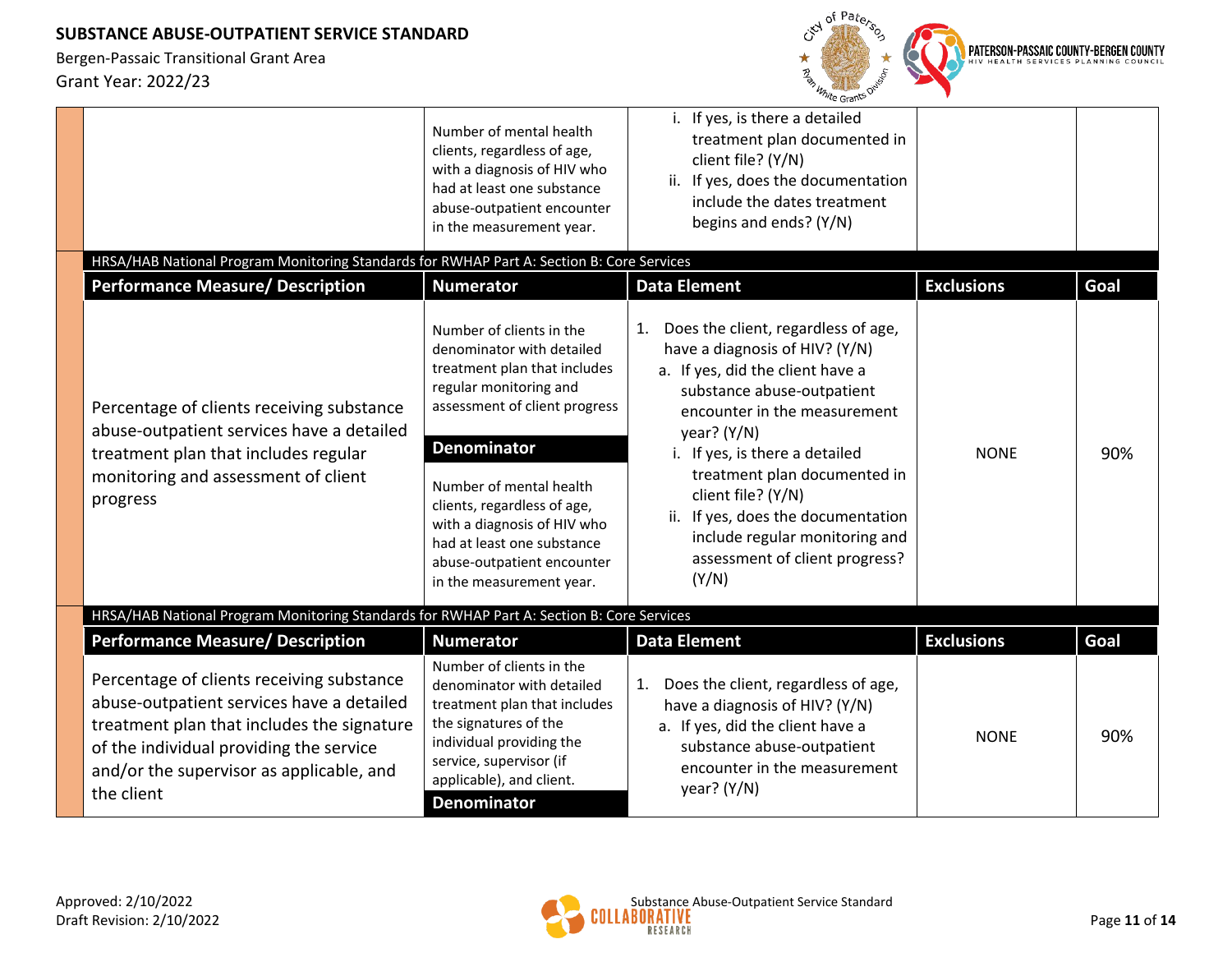

|                                                                                                                                                                                 | Number of mental health<br>clients, regardless of age,<br>with a diagnosis of HIV who<br>had at least one substance<br>abuse-outpatient encounter<br>in the measurement year.                                        | i. If yes, is there a detailed<br>treatment plan documented in<br>client file? (Y/N)<br>ii. If yes, does the documentation<br>include the signatures of the<br>individual providing the<br>service, supervisor (if<br>applicable), and client? (Y/N) |                                                                    |      |
|---------------------------------------------------------------------------------------------------------------------------------------------------------------------------------|----------------------------------------------------------------------------------------------------------------------------------------------------------------------------------------------------------------------|------------------------------------------------------------------------------------------------------------------------------------------------------------------------------------------------------------------------------------------------------|--------------------------------------------------------------------|------|
| Bergen-Passaic TGA RWHAP Part A Program Monitoring Standards for Substance Abuse-Outpatient services.                                                                           |                                                                                                                                                                                                                      |                                                                                                                                                                                                                                                      |                                                                    |      |
| <b>Performance Measure/ Description</b>                                                                                                                                         | <b>Numerator</b>                                                                                                                                                                                                     | <b>Data Element</b>                                                                                                                                                                                                                                  | <b>Exclusions</b>                                                  | Goal |
| Percentage of substance abuse-outpatient<br>clients, regardless of age, with a diagnosis                                                                                        | Number of substance abuse-<br>outpatient clients in the<br>denominator with a<br>completed discharge in the<br>measurement year.                                                                                     | Does the client, regardless of age,<br>1.<br>have a diagnosis of HIV? (Y/N)<br>a. If yes, did the client have a<br>substance abuse-outpatient<br>encounter in the measurement<br>year? $(Y/N)$                                                       |                                                                    |      |
| of HIV who had a documented discharge<br>plan after treatment goals are met.                                                                                                    | <b>Denominator</b><br>Number of substance abuse-<br>outpatient clients, regardless<br>of age, with a diagnosis of<br>HIV who had at least one<br>substance abuse-outpatient<br>encounter in the<br>measurement year. | i. If yes, did the client have a<br>completed discharge summary<br>documenting discharge for<br>meeting objectives of the<br>treatment goals in the<br>measurement year? (Y/N)                                                                       | <b>NONE</b>                                                        | 90%  |
| Bergen-Passaic TGA RWHAP Part A Program Monitoring Standards for Non-Medical Case Management services.                                                                          |                                                                                                                                                                                                                      |                                                                                                                                                                                                                                                      |                                                                    |      |
| <b>Performance Measure/ Description</b>                                                                                                                                         | <b>Numerator</b>                                                                                                                                                                                                     | <b>Data Element</b>                                                                                                                                                                                                                                  | <b>Exclusions</b>                                                  | Goal |
| Percentage of substance abuse-outpatient<br>clients, regardless of age, with a diagnosis<br>of HIV who had a documented discharge<br>plan after 30 days without client contact. | Number of substance abuse-<br>outpatient clients in the<br>denominator with a<br>documented discharge in the<br>measurement year.<br><b>Denominator</b>                                                              | Does the client, regardless of age,<br>1.<br>have a diagnosis of HIV? (Y/N)<br>a. If yes, did the client have a<br>substance abuse-outpatient<br>encounter in the measurement<br>year? (Y/N)                                                         | 1.<br><b>MCM</b> client<br>continues<br>enrollment in<br>services. | 90%  |

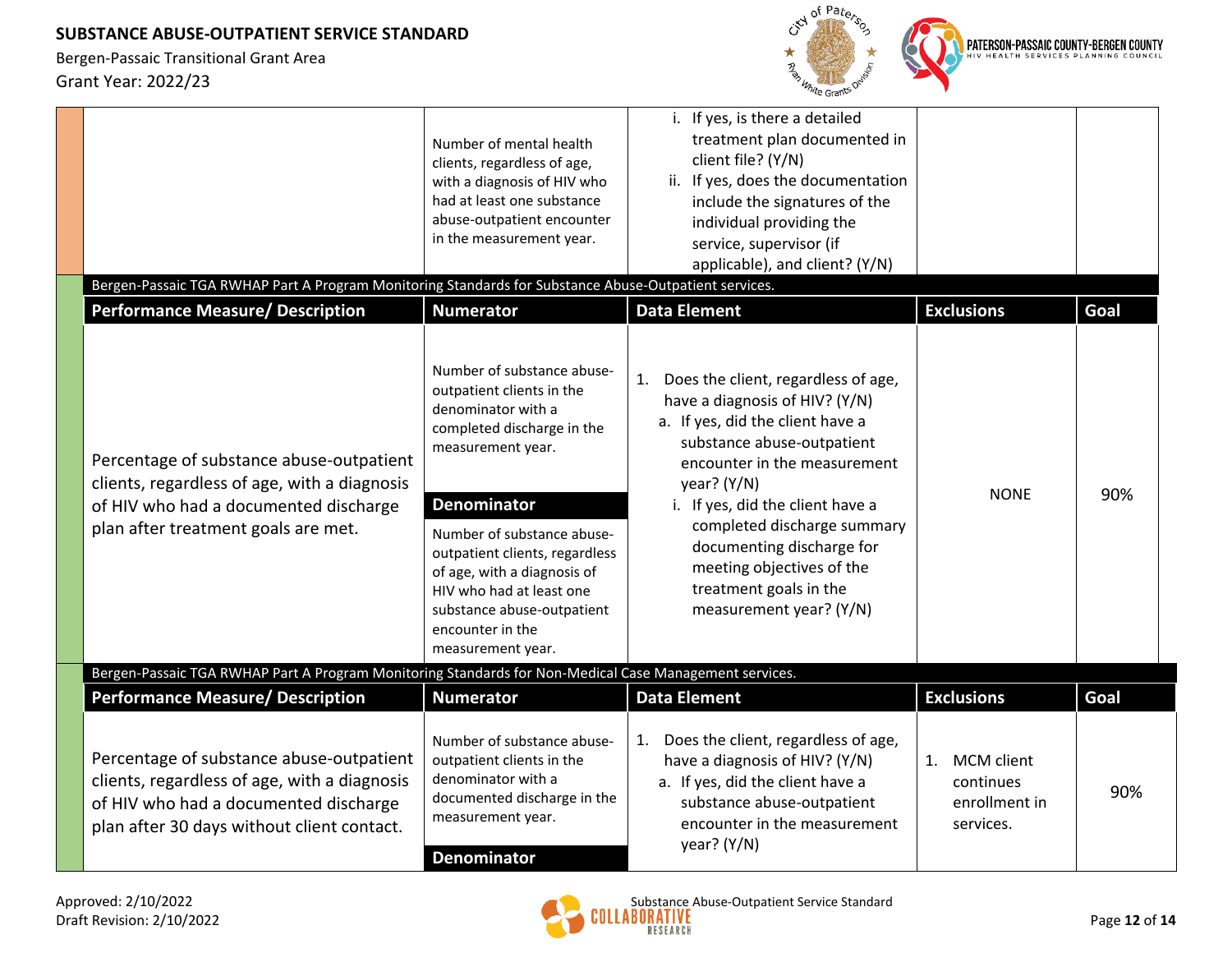| Number of substance abuse-<br>outpatient clients, regardless<br>of age, with a diagnosis of<br>HIV who had at least one<br>substance abuse-outpatient<br>encounter in the<br>measurement year. | i. If yes, did the client have a<br>documented discharge plan<br>after 30 days without client<br>contact? (Y/N) |  |
|------------------------------------------------------------------------------------------------------------------------------------------------------------------------------------------------|-----------------------------------------------------------------------------------------------------------------|--|
|------------------------------------------------------------------------------------------------------------------------------------------------------------------------------------------------|-----------------------------------------------------------------------------------------------------------------|--|